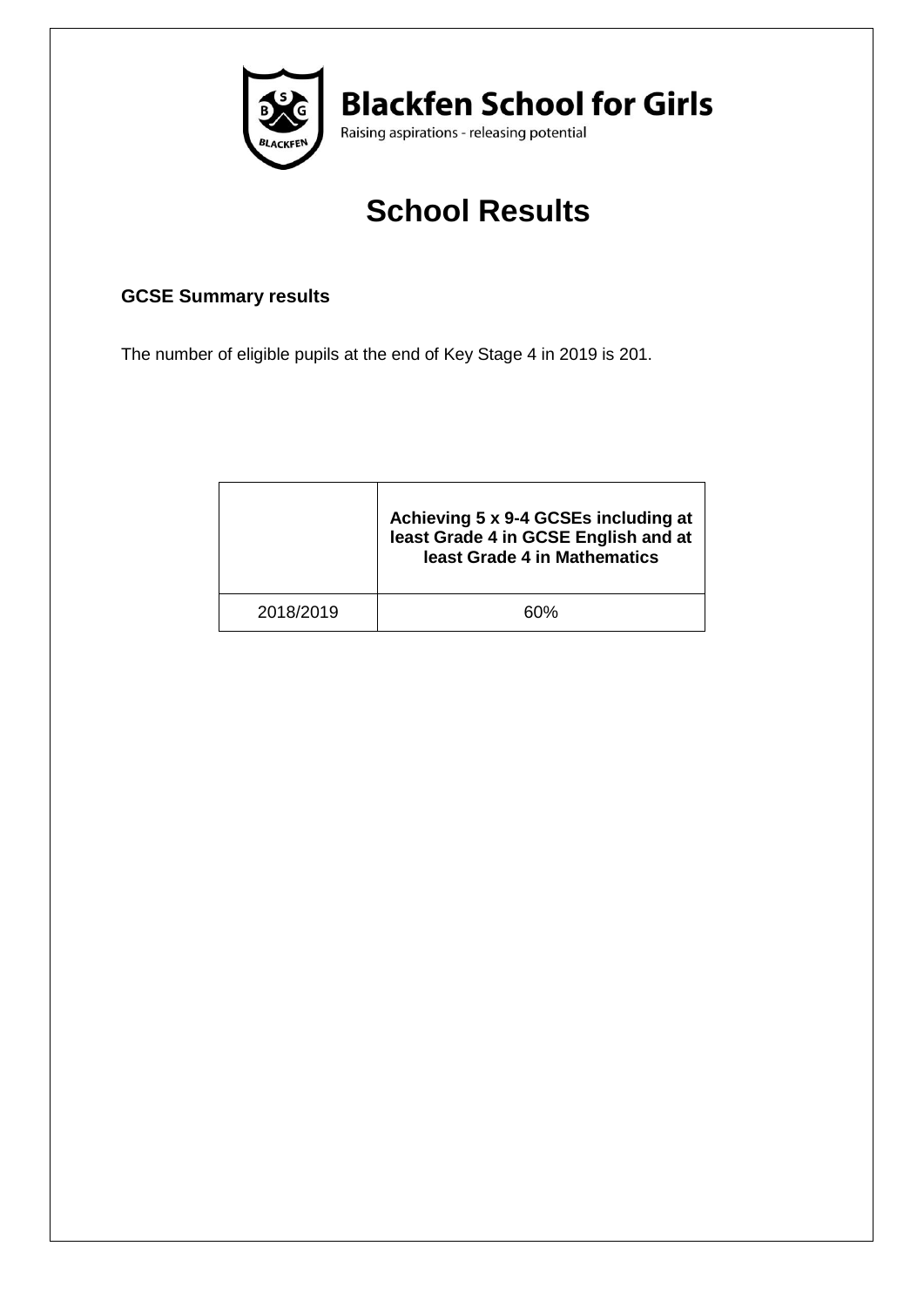## **GCSE Results 2018 to 2019**

### **Latest available GCSE results achieved by students at the end of Key Stage 4 subject by subject**

Number of students on school roll at the end of Key Stage 4: 201

#### **GCSE 9-1**

| <b>Subject</b>            | No of<br>entries | $\boldsymbol{9}$        | 8              | $\overline{7}$ | 6              | $5\phantom{.0}$         | 4                       | $\mathbf{3}$     | $\overline{\mathbf{2}}$ | 1                | $\pmb{\pmb{\pmb{\cup}}}$ | $\boldsymbol{\mathsf{X}}$ |
|---------------------------|------------------|-------------------------|----------------|----------------|----------------|-------------------------|-------------------------|------------------|-------------------------|------------------|--------------------------|---------------------------|
| Art Fine                  | 48               | $\overline{\mathbf{4}}$ | $\mathbf{1}$   | 5              | 5              | $\overline{7}$          | 4                       | 19               | 3                       | 0                | 0                        | $\pmb{0}$                 |
| Art Photography           | 54               | $\pmb{0}$               | $\mathbf 0$    | 1              | $\overline{4}$ | 15                      | 17                      | 14               | 3                       | $\pmb{0}$        | 0                        | $\mathbf 0$               |
| <b>Business Studies</b>   | 47               | $\mathbf{1}$            | $\overline{2}$ | $\overline{5}$ | $\overline{7}$ | 6                       | 8                       | 13               | 4                       | 1                | 0                        | $\mathbf 0$               |
| Citizenship               | 125              | $\overline{2}$          | $\mathbf{1}$   | $\,8\,$        | 15             | 25                      | 25                      | 36               | 10                      | 3                | $\pmb{0}$                | 0                         |
| Drama                     | 33               | $\pmb{0}$               | $\mathfrak{S}$ | $\mathbf 1$    | 5              | $\overline{7}$          | $\overline{7}$          | $\boldsymbol{9}$ | 1                       | $\pmb{0}$        | $\pmb{0}$                | $\pmb{0}$                 |
| Economics                 | 16               | $\pmb{0}$               | $\pmb{0}$      | $\pmb{0}$      | $\,6\,$        | 3                       | $\overline{2}$          | $\overline{2}$   | $\overline{2}$          | $\mathbf{1}$     | $\mathsf 0$              | $\pmb{0}$                 |
| English Language          | 199              | $\overline{2}$          | $\,6\,$        | 15             | 36             | 51                      | 50                      | 36               | $\mathfrak{S}$          | $\pmb{0}$        | $\pmb{0}$                | $\mathbf 0$               |
| <b>English Literature</b> | 197              | $\overline{2}$          | 8              | 24             | 39             | 48                      | 38                      | 34               | 3                       | 1                | 0                        | 0                         |
| Geography                 | 55               | $\pmb{0}$               | $\mathbf 0$    | $\overline{7}$ | $\overline{2}$ | 9                       | 10                      | 15               | $9\,$                   | 3                | 0                        | $\mathbf 0$               |
| History                   | 124              | $\overline{2}$          | $\overline{2}$ | $\overline{7}$ | 16             | 19                      | 17                      | 35               | 18                      | $\,6\,$          | $\overline{2}$           | $\mathbf 0$               |
| Maths                     | 199              | $\pmb{0}$               | $\mathbf{1}$   | 20             | 24             | 30                      | 62                      | 36               | 17                      | $\boldsymbol{9}$ | $\pmb{0}$                | 0                         |
| <b>MFL French</b>         | 38               | $\pmb{0}$               | $\mathbf 1$    | $\, 8$         | 10             | 9                       | $\overline{\mathbf{4}}$ | $\,6\,$          | $\mathsf 0$             | $\pmb{0}$        | $\mathsf 0$              | 0                         |
| MFL Spanish               | 60               | $\pmb{0}$               | $\pmb{0}$      | $\,6\,$        | $\overline{4}$ | $\overline{7}$          | 10                      | 19               | 11                      | $\overline{2}$   | $\mathbf 1$              | $\pmb{0}$                 |
| Music                     | 32               | $\pmb{0}$               | $\pmb{0}$      | $\pmb{0}$      | $\,6\,$        | $\overline{7}$          | $\overline{4}$          | 12               | $\mathfrak{S}$          | $\pmb{0}$        | $\mathsf 0$              | $\pmb{0}$                 |
| <b>RE</b>                 | 70               | $\mathbf{1}$            | $\,6\,$        | $\overline{7}$ | 12             | 14                      | 13                      | 12               | $\overline{4}$          | $\pmb{0}$        | 1                        | 0                         |
| Science (Biology)         | 28               | 1                       | $\overline{4}$ | $\mathbf{3}$   | 12             | 5                       | 3                       | $\pmb{0}$        | $\mathbf 0$             | $\pmb{0}$        | 0                        | 0                         |
| Science (Chemistry)       | 27               | $\boldsymbol{0}$        | $\overline{4}$ | 8              | 5 <sub>5</sub> | 6                       | $\overline{4}$          | $\mathbf 0$      | $\mathbf 0$             | $\overline{0}$   | $\overline{0}$           | $\mathbf 0$               |
| Science (Physics)         | 27               | $\pmb{0}$               | $\overline{4}$ | $\bf 8$        | $\overline{7}$ | 5                       | 3                       | $\pmb{0}$        | $\pmb{0}$               | $\pmb{0}$        | $\mathbf 0$              | $\boldsymbol{0}$          |
| <b>Statistics</b>         | 19               | $\pmb{0}$               | $\pmb{0}$      | $\mathbf{1}$   | $\mathbf{3}$   | $\overline{\mathbf{4}}$ | 8                       | $\mathbf{1}$     | $\mathbf{2}$            | $\pmb{0}$        | $\mathbf 0$              | 0                         |
| Technology (Food)         | 16               | $\pmb{0}$               | $\pmb{0}$      | 3              | $\mathbf{1}$   | $\overline{4}$          | 3                       | $\mathfrak{S}$   | $\mathbf{1}$            | 1                | $\mathsf 0$              | 0                         |
| <b>Totals</b>             | 1414             | 15                      | 43             | 137            | 219            | 281                     | 292                     | 302              | 94                      | 27               | $\overline{\mathbf{4}}$  | $\pmb{0}$                 |